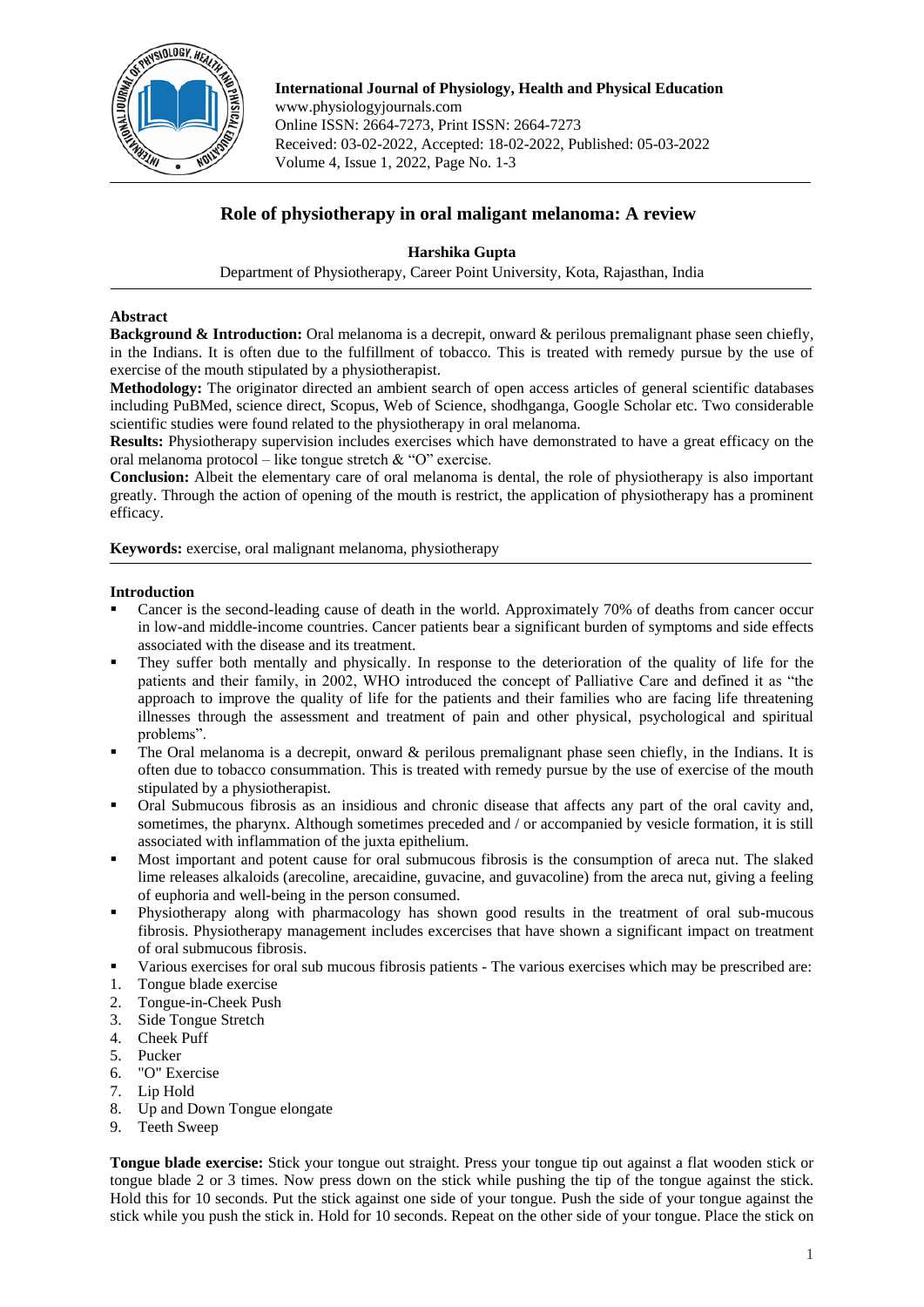top of your tongue tip. Press your tongue up against the stick as you push down on the stick. Hold for 10 seconds.

**Tongue-in-cheek push:** Push your tongue against the inside of your right cheek and move it up and down. Repeat this 10 times. Now do the same on the left cheek. Push your tongue against the inside of your right cheek. Put your finger on the outside of your cheek and push back against your tongue. Hold for 5 seconds. Now do the same on the left cheek.

**Side tongue stretch:** Stick your tongue out to the right side of your mouth. Stretch it to the right as far as you can for 10 seconds. Stick your tongue out the left side of your mouth. Elongate it to the left as far as you can and hold it for 10 seconds. Stick your tongue out and move it quickly from side to side, being sure to touch the corner of your mouth on each side each time.

**Cheek puff:** Take in a deep breath and puff your cheeks out. Hold the air in your cheeks by tightly closing your lips together. Hold the air in your cheeks for 5 seconds. Take in another deep breath and only hold air in your left cheek. Then switch and hold air only in your right cheek.

**Pucker:** Pucker your lips like you are going to give someone a kiss. Hold for 5 seconds. Pucker your lips and move your pucker from one side to the other. Do not move your tongue. Repeat this 10 times. Close your lips tightly and say "m, m, m", then "p, p, p", then "b, b, b". For more lip closure practice, say "me, , me, me", "pe, pe, pe", "be, be, be".

**"O" Exercise:** Start with your jaw wide open and hide your teeth under your lips. Purse your lips in an "O" shape. Repeat this 10 times.

Lip hold: Put a small flat stick or tongue blade between your lips. Press only with your lips and hold the stick straight out from your mouth. Hold the stick for 1 minute or as long as you can.

**Up and down tongue stretch:** Open your mouth and stick your tongue out and down toward your chin. Stretch your tongue down and hold for 10 seconds. Open your mouth and stick your tongue up toward your nose. Stretch your tongue up and hold for 10 seconds.

**Teeth sweep:** Touch the tip of your tongue to the biting surface of your upper front teeth. Slide your tongue tip along your tooth line to the far right and hold for 5 seconds. Then slide your tongue along your tooth line to the far left and hold for 5 seconds. Now repeat along the biting surfaces of your bottom teeth.

### **Materials and Methods**

**Study Design:** Narrative Study/Literature Review

**Source of Data:** Cohrane literacy, Google scholar, SCOPUS, academia, Shodhganga, PuBMed, Research Gate & Academia.

#### **Results and Discussion**

Physiotherapy supervision includes exercises which have demonstrated to have a great efficacy on oral melanoma protocol – like tongue elongation  $&$  "O" exercise.

Limited data availability, need more literature for evidence based practice.

#### **Conclusion**

Although the primary care of oral submucous fibrosis is dental, the role of physiotherapy is important too. Since the action of opening of the mouth is restricted, the usage of physiotherapy has a significant impact. These simple exercises may be performed anywhere. However, if the fibrosis is extensive, it may be difficult to perform these exercises completely. Most importantly the habit of areca nut consumption needs to be reduced.

## **Source of funding**

None

#### **References**

- 1. Pindborg J, Sirsat S. Oral submucous fibrosis. Oral Surg, Oral Med, Oral Pathol 1966;22(6):764.
- 2. Cox SC, Walker DM. Oral submucous fibrosis. A review. Aust Dent J 1996;41(5):294-9.
- 3. Harvey W, Scutt A, Meghji S, Canniff J P. Stimulation of human Buccal mucosa fibroblasts in vitro by areca nut alkaloids. Arch Oral Boil 1986;31:45-9.
- 4. Maher R, Lee A J, Warnakulasuriya KA, Lewis JA. Role of areca nut in the causation of oral submucous fibrosis: a case control study in Pakistan. J Oral Pathol Med 1994;23:65-9.